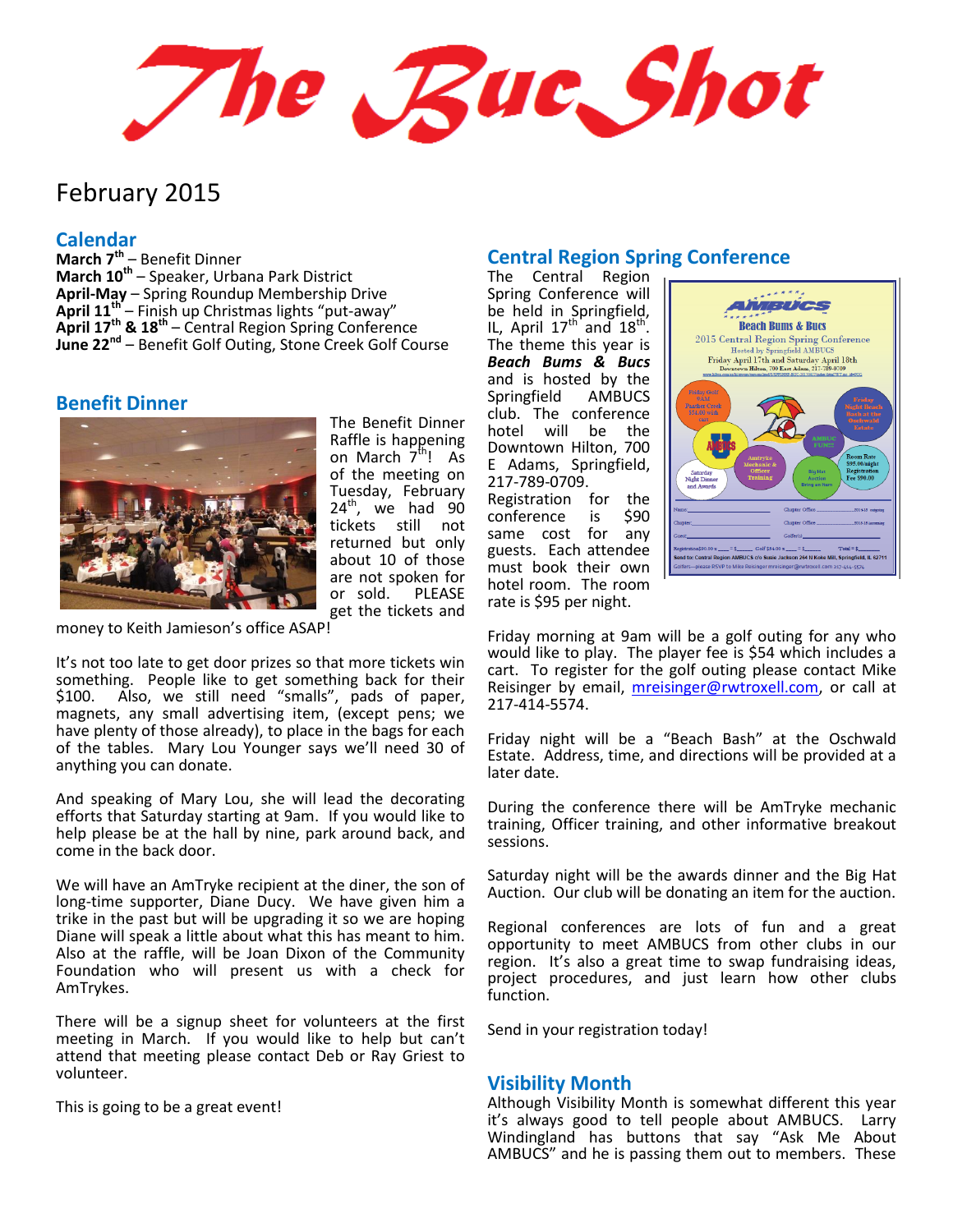

are great to wear on your coat in the winter or on your person anytime you are out in public. They can bring out good comments about one thing we do and start a conversation about the other things we do. We are always looking for new members, people to attend our fundraisers, and of

course, people we can help with AmTrykes, ramps, and scholarships. Get you button today!

# **Club Social**

people showed up for the February 28<sup>th</sup> social at El Toro Bravo. The drinks were good; the food was good but the room was a little noisy. There were at least two other parties in the room at the same time so we had lots of



laughter and singing of Happy<br>Birthday. There was lots of There was lots of talking and laughter, too, at our tables. The only bad thing was the snow coming down outside. We could see it through the door near our table. Our out-oftown members were watching it

closely and the evening ended a little sooner than it might have in the summer. Thanks to all who came and enjoyed the fellowship!

#### **Board Action**

The board voted to slightly change how the money from some of the games at the raffle will be allocated. Funds from the regular 50/50 raffle will go into the general fund but the funds from the card games will go into the Big Hat fund to be used for one of their projects.

Planning needs to move forward if we want to apply for any grant from next year's Illinois Marathon. The organizers are urging us to apply. The deadline for submitting grants is next summer for the 2016 Marathon. The board added some members to the Ad Hoc Park Committee to work on the details of possible grant submissions.

At last year's golf outing, Larry Windingland won a \$500 grant to purchase an AmTryke for someone on the Wish List. He has chosen his recipient but the total cost for the trike she needs is \$660. The Board voted to pay the additional \$160 for the trike. Larry will move forward with the purchase and delivery. This little lady is the youngest of 12 children and she has Downs Syndrome which makes her unable to ride a regular bike. The AmTryke will help her physically and allow her to have more fun with her brothers and sisters.

President Elect, Al Bedell, is attempting to build a new club in the St. Louis area, an underserved part of Illinois. In connection with those efforts, he wants to buy an AmTryke for a young girl in the area. He needs \$950 for the trike and is asking clubs in the district to donate funds toward the purchase. The Board voted to chip in \$300.

District Governor, Deb Griest, asked that anyone who would like to serve as District 4A Governor contact her before the election which is held at the Central Region Spring Conference in April.

### **Nuggets of Knowledge**

For new club members and as a reminder to members who have been with us a while, this section of the newsletter will share definitions of terms unique to AMBUCS. A full list of the terms



can be found on the national Web site under Member Resources  $\rightarrow$  Admin Documents.

**Chapter Fiscal Year** – June  $1^{st}$  to May  $31^{st}$ .

**Cornerstone Fund** – A donation designation within the Living Endowment Fund. The Cornerstone Fund provides for the growth and development of AMBUCS.

**Living Endowment Fund** – The special contributions fund where donors can direct their contributions toward AMBUCS Scholarships for Therapists, the AmBility Program or the Cornerstone Growth and Development Fund.

**Regional Director** – Represents the region on the National Board of Directors. Trains charter chapter officers, responsible for the regional conference, and the Spring Training Conference.

#### **Historic Pictures Project**



Can you name the AMBUCS in this picture? If so, we may need your help.<br>Member **Ron Member Meyers** had, (rumor has it they are at the Griest Man Shed), boxes of old pictures

from past club events and would like to see something done with them. **Sally Denhart** has agreed to lead an effort to evaluate the pictures, scan the ones of significance, index them, and create a movie or movies for use at the next Benefit Dinner Raffle. Next year will be the